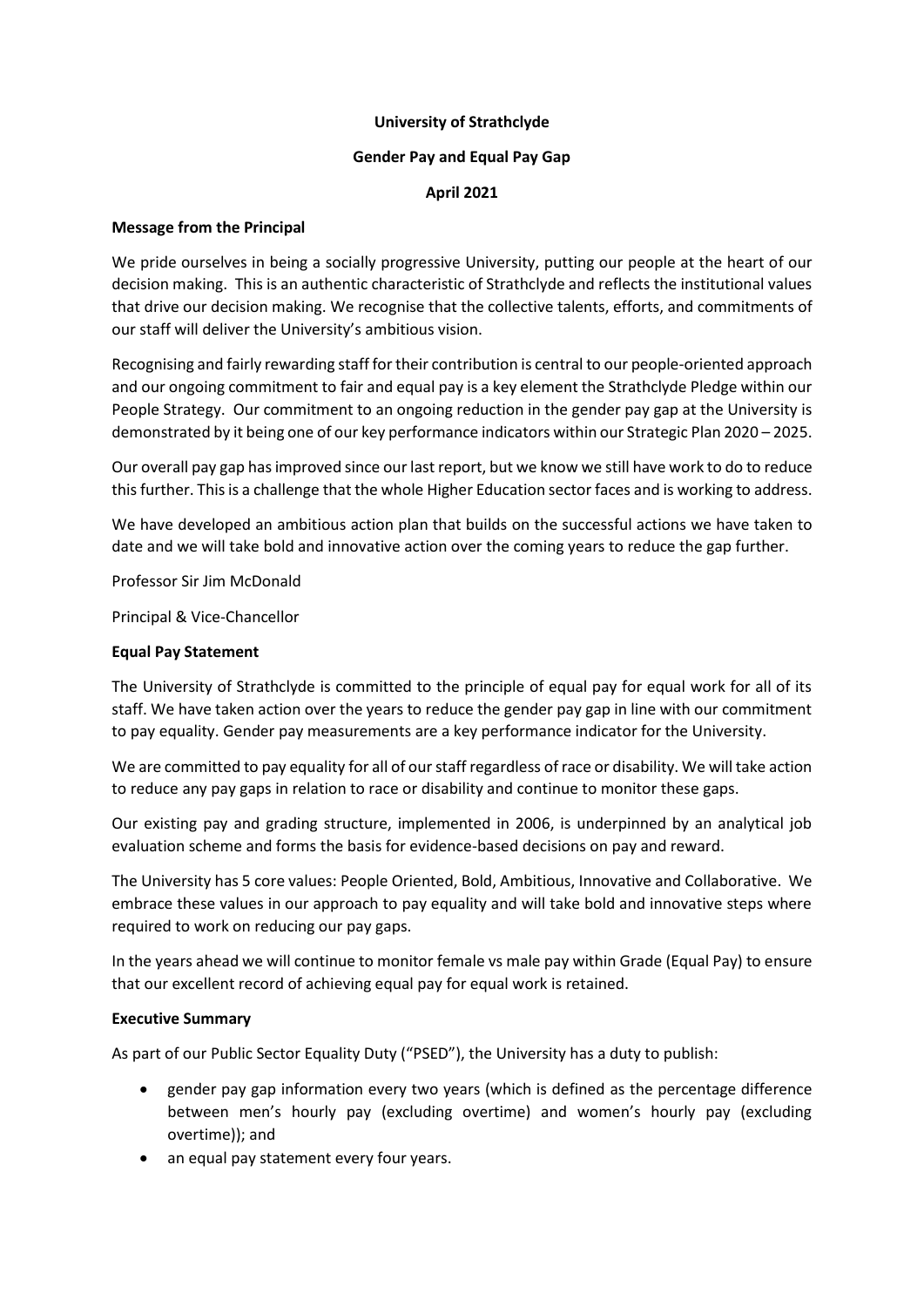The last Gender Pay Report and Equal Pay Statement was contained in our 2019 report published in April 2019.

Our overall pay analysis by gender indicates that the University has a marginal gender pay gap within grades. Only Grades 4, 5, Professor/Director level have a difference in pay between the average male salary and the average female salary which is above 1% (for grades 4 and 5, the pay gap is 1.3% and 1.73% in favour of females). The Professor/Director level had a gap of 2.7% in favour of males. This is in part due to the recent promotion of females to Professorial positions with an increase in the number of females in Professorial roles of 37% since 2019.

Despite there being equal pay within grades, there is still an overall gender pay gap due to occupational segregation as a result of a significantly higher proportion of females than males in lower graded roles and a significantly higher proportion of males in higher graded roles.

Our overall pay analysis by race indicates that we have an overall pay gap of 2.2% in favour of black and minority ethnic (BME) staff. It has not been possible to produce a meaningful view of a grade-bygrade comparison and of occupational segregation due to low numbers within some grades.

Our overall pay analysis by disability shows an overall pay gap of 4.8% in favour of staff who have not confirmed a disability. We will continue to monitor this gap and work towards reducing it given the University's commitment to ensuring equality of pay for disabled staff. It has not been possible to produce a meaningful view of a grade-by-grade comparison and of occupational segregation due to low numbers.

Over the last two years we have undertaken a significant range of actions that are outlined in this report to address the gender pay gap and occupational segregation within the University. We are committed to addressing the gender pay gap and following a benchmarking exercise with over 30 other institutions, we have developed an action plan that will be implemented over the course of the next two years.

# **Approach to pay Analysis**

This report reflects staff in post as at 1 February 2021.

**Measurement of pay**: Pay has been measured using hourly pay (excluding overtime). To show the overall gender pay gap, the figures include contractual recurring adjustments.

**Per grade:** The University uses Hay – an analytical job evaluation scheme – to underpin our grading structure (with the exception of our executive team who are included within our Professor, Director and Senior Officer category). Pay has been compared in each pay grade.

### **The tables show:**

- Positive variances, where the hourly pay of female/disabled/black and minority ethnic (BME) staff are on average lower than that of men/non-disabled/non-BME staff; and
- Negative variances, where the hourly pay of female/disabled/black and minority ethnic (BME) staff are on average higher than that of men/non-disabled/non-BME staff.

**Data Limitations**: Where the data used returned a sample size of 5 members of staff or less, these figures have been excluded to prevent the potential identification of any individual staff member. As a result, it has not been possible to produce a meaningful view of a grade-by-grade comparison and of occupational segregation amongst: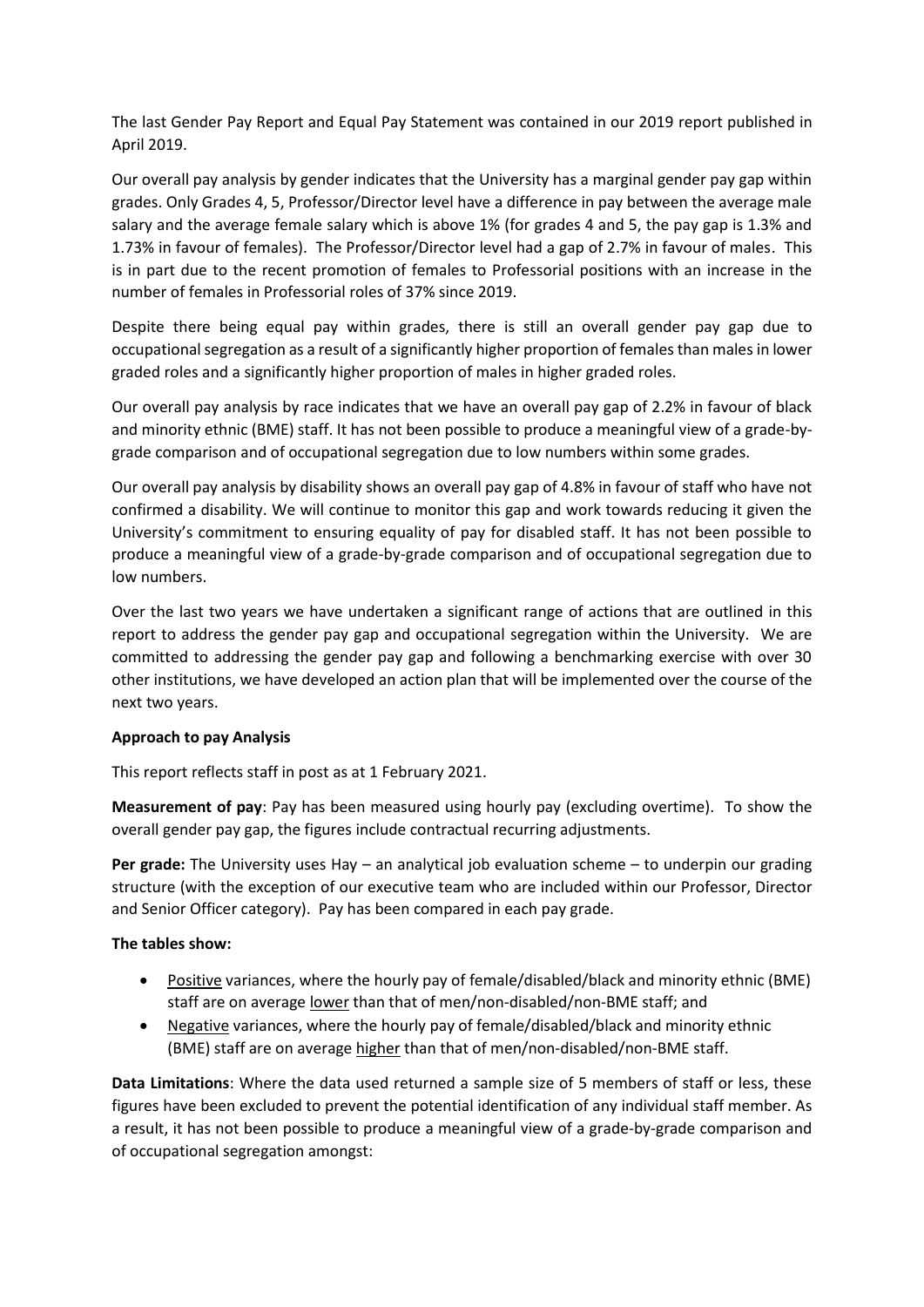- persons who are disabled and who are not; and
- persons who fall into a minority racial group and persons who do not

Where the analysis by grade of specific groups has not been possible due to small numbers these staff have been included within the overall gender pay gap and the median pay gap.

The University has 10 employees who have recorded that their gender is not the same as at birth. Due to low numbers, it is not possible to produce a meaningful comparison of pay between these employees and employees who have recorded that their gender is the same as at birth.

To ensure compliance with the duty to publish this information in a manner accessible to the public, this report is available from the [University's Equality Reports webpage](https://www.strath.ac.uk/whystrathclyde/equalitydiversity/reports/).

### **Overall Pay Analysis by Gender**

### **Gender composition:**

The University has a staff population of 4,127 with 49% male and 51% female.

The University Court; the University's highest decision making body, has an overall female representation of 56% (57% of our co-opted lay members selected by Court itself).

### **Overall gender pay gap:**

Our overall gender pay gap is 19%. This is a 1.8% improvement from our 2019 report. There has been a total decrease in the gender pay gap since 2017 of 5.2%.

Our median gender pay gap is 18.6%, this is a 2.4% decrease from 2019.

Utilising the commonly-used methodology of the Office of National Statistics, when comparing the average hourly rate of a full-time female with a full-time male member of staff regardless of grade, the pay difference is 11.1%, representing a reduction of 2.6% reduction since 2019 (13.7%) and a 3.7% reduction since 2017 (14.8%).

A large part of the overall gap is attributable to vertical occupational segregation, where females are clustered within the lower grades in the University. There are significantly higher proportions of females than males in the lower grades, in particular Grades 1, 4 and 5 and conversely, higher proportions of males than females in grades 9, 10 and Professor, Director and Senior Officer level. There has however been a shift in this, with the proportion of women in Professor, Director and Senior Officer level increasing by 6.9% since our 2019 report (from 19.5% in 2019 to 26.4% in 2021). The proportion of females has also decreased marginally at grades 1, 3, 4 and 5.

Historical occupational segregation, which occurs where employees work in stereotypical jobs or occupational sectors, also accounts for the concentration of female staff in lower-graded roles, such as cleaners, domestic assistants, and catering staff. The University's overall gender pay gap is set in the context that the University has made a deliberate, values-based decision not to outsource its key facilities management, including, for example, cleaning and catering.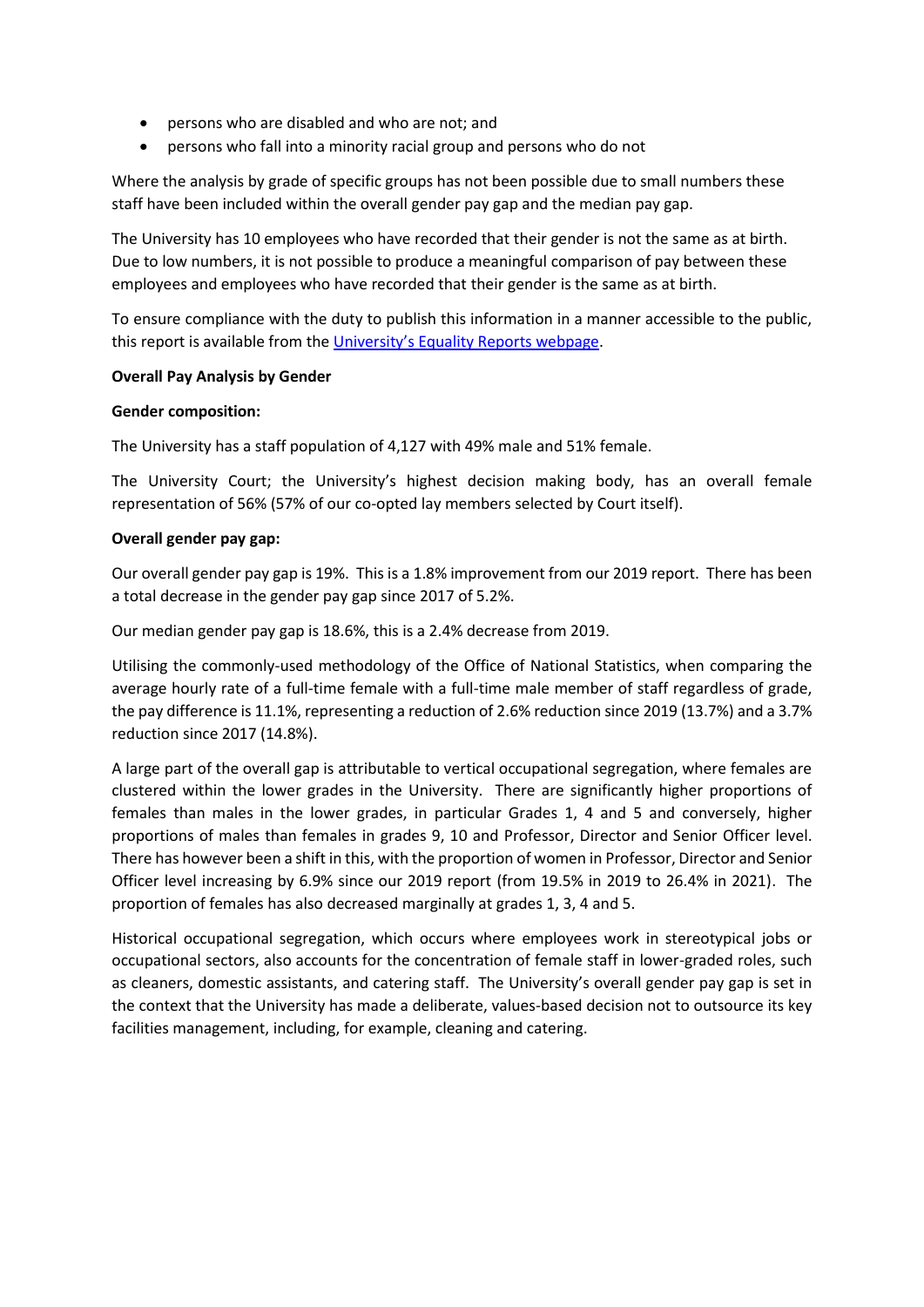### **Gender pay gap within Grades:**

| <b>Grade Level</b>                           | <b>Proportion</b><br><b>Female</b> | <b>Proportion</b><br><b>Male</b> | <b>Headcount</b> | Average<br><b>Female Hourly</b><br>Rate | <b>Average Male</b><br><b>Hourly Rate</b> | Pay<br>Gap |
|----------------------------------------------|------------------------------------|----------------------------------|------------------|-----------------------------------------|-------------------------------------------|------------|
| 1                                            | 83.6%                              | 16.4%                            | 225              | £9.50                                   | £9.50                                     | 0.0%       |
| $\overline{2}$                               | 52.1%                              | 47.9%                            | 73               | £9.50                                   | £9.50                                     | 0.0%       |
| 3                                            | 38.0%                              | 62.0%                            | 184              | £10.39                                  | £10.40                                    | 0.1%       |
| $\overline{4}$                               | 74.9%                              | 25.1%                            | 211              | £11.99                                  | £11.83                                    | $-1.3%$    |
| 5                                            | 77.4%                              | 22.6%                            | 363              | £13.95                                  | £13.71                                    | $-1.7%$    |
| 6                                            | 55.1%                              | 44.9%                            | 494              | £16.83                                  | £16.84                                    | 0.1%       |
| $\overline{7}$                               | 49.2%                              | 50.8%                            | 1005             | £20.30                                  | £20.23                                    | $-0.4%$    |
| 8                                            | 44.4%                              | 55.6%                            | 723              | £25.93                                  | £25.96                                    | 0.1%       |
| 9                                            | 42.0%                              | 58.0%                            | 405              | £31.46                                  | £31.44                                    | $-0.1%$    |
| 10                                           | 39.2%                              | 60.8%                            | 143              | £35.49                                  | £35.22                                    | $-0.8%$    |
| Professor,<br>Director and<br>Senior Officer | 26.4%                              | 73.6%                            | 277              | £48.99                                  | £50.34                                    | 2.7%       |

**The table below provides analysis of average pay within grade by gender.** 

*Note: Professor of Practice has been excluded due to low numbers*

# **Comparison against previous pay reports**

| <b>Grade Level</b> | 2007    | 2010    | 2013    | 2015    | 2017    | 2019    | 2021     |
|--------------------|---------|---------|---------|---------|---------|---------|----------|
|                    |         |         |         |         |         |         |          |
| 1                  | $-0.5%$ | 0.2%    | 0.2%    | 0.1%    | 0.0%    | 0.0%    | 0.0%     |
| $\overline{2}$     | 0.5%    | $-6.4%$ | 0.3%    | 0.0%    | 0.1%    | 0.3%    | 0.0%     |
| 3                  | 0.2%    | 2.8%    | $-0.2%$ | 0.8%    | 0.7%    | 0.9%    | 0.1%     |
| 4                  | $-1.2%$ | $-1.5%$ | $-1.7%$ | $-0.4%$ | $-0.5%$ | $-1.5%$ | $-1.3%$  |
| 5                  | $-1.3%$ | $-2.0%$ | $-1.5%$ | $-0.4%$ | $-1.7%$ | $-2.3%$ | $-1.7\%$ |
| 6                  | 1.8%    | 0.7%    | 0.9%    | 0.2%    | 0.1%    | 0.2%    | 0.1%     |
| $\overline{7}$     | $-0.8%$ | $-0.8%$ | $-0.4%$ | $-0.9%$ | $-0.7%$ | $-0.4%$ | $-0.4%$  |
| 8                  | $-0.6%$ | 0.4%    | 1.4%    | 1.2%    | 0.4%    | $-0.9%$ | 0.1%     |
| 9                  | 0.9%    | 0.7%    | 1.4%    | 2.4%    | $-0.3%$ | 0.2%    | $-0.1%$  |
| 10                 | $-0.3%$ | 0.5%    | $-1.4%$ | $-1.5%$ | $-0.5%$ | $-0.7%$ | $-0.8%$  |
| Professor,         |         | $-0.8%$ | 7.0%    | 6.0%    | 4.8%    | 0.5%    | 2.7%     |
| <b>Director</b>    |         |         |         |         |         |         |          |
| and Senior         |         |         |         |         |         |         |          |
| <b>Officers</b>    |         |         |         |         |         |         |          |

Within grades, the University has a marginal gender pay gap. Only Grades 4, 5 and Professor/Director level have a difference in pay between the average male salary and the average female salary which is above 1% (for grades 4 and 5, the pay gap is 1.3% and 1.73% in favour of females).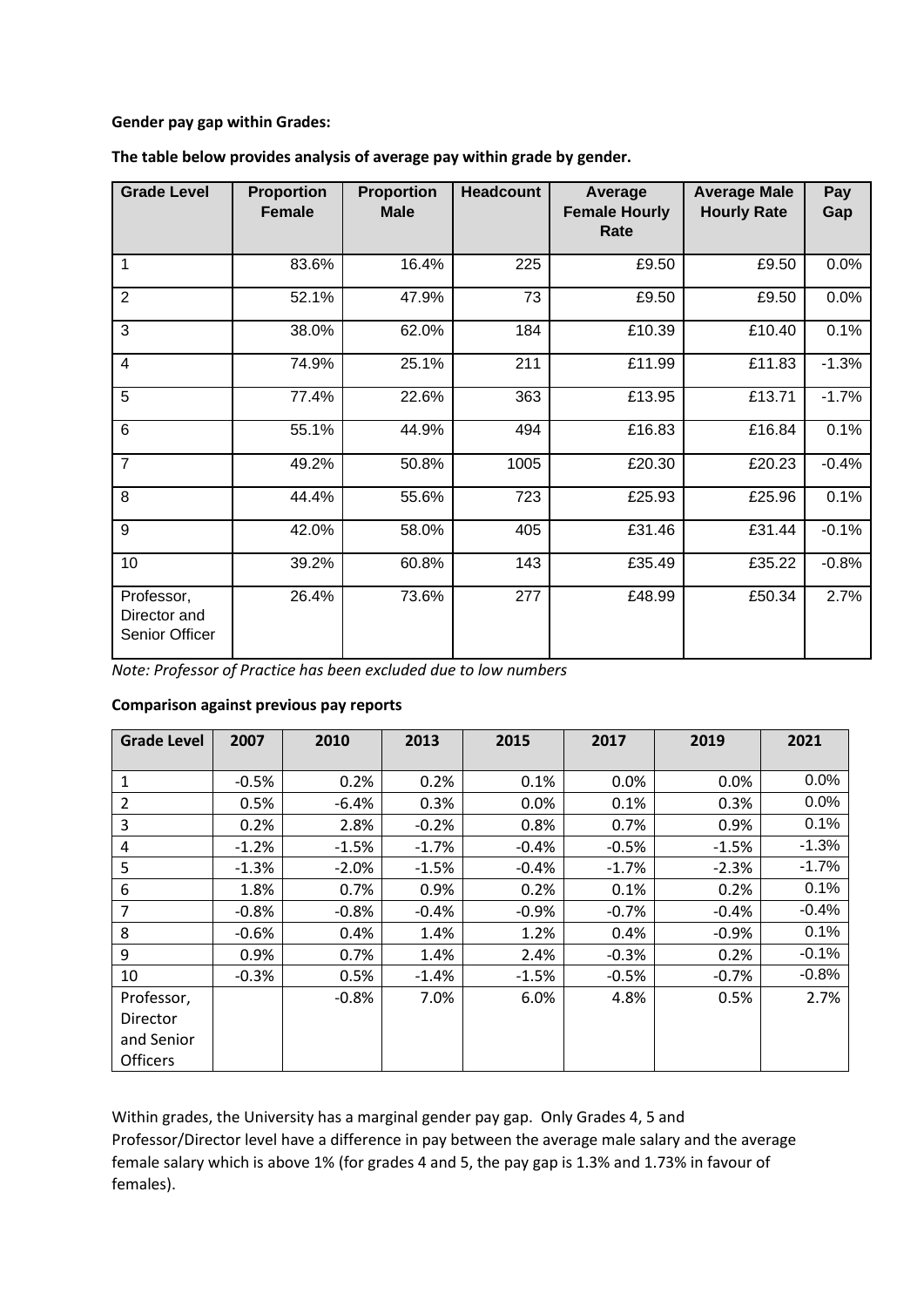We are pleased to report an increase in the number female staff at Professor level since 2019, from 41 female professors in 2019, to 56 in 2021 an increase of 37%. This increase is due to both internal promotions, and new appointments. Newly promoted professors are appointed within the entry level Zone 1 with the opportunity to progress to higher zones in the future. This is creating a pipeline of future senior female Professors.

The proportion of our professorial population that is female is now 23.3%, a 4.5% increase since 2019. These appointments/promotions have tended to be at Zones 1 and 2. This, coupled with a small number of senior male appointments into Zones 3 and 4 has resulted in an increase in the pay differential for Professor, Director and Senior Officers from 0.5% in 2019 to 2.7% now. The increase in the proportion of females at Professorial level is encouraging and we will look at ways to encourage and support these Professors to progress to higher zones in the future.

### **Initiatives implemented since 2019**

Since the last report in 2019 a wide range of actions have been taken to address gender pay and occupational segregation. We have continued to develop our suite of sector leading socially progressive policies. These include:

**Family Leave Policies** – An updated suite of family leave policies was launched in January 2021 with enhanced maternity, adoption, shared parental leave and maternity support leave policies. Enhancements made, include the removal of a minimum period of service to obtain occupational maternity and adoption leave pay and an increase in the paid period of maternity support leave. A maternity toolkit was also launched to support those taking leave.

**Menopause policy** – A new policy was introduced in 2020 to show that the University takes a positive stance towards supporting women, and to encourage staff to ask for support and assistance where required to continue to be successful in their roles.

**Carers Support** – Since our last report, we have achieved Carer Positive Exemplary Status, the first University to receive this award. We continue to provide support for staff with caring responsibilities. We have a carer's policy, carer's network and during the lockdown period we enhanced support for carers through increased frequency of network meetings.

**Supporting Flexible and Agile Working** – Following a successful pilot we launched a new sector leading Agile Working Toolkit in 2020 for managers and staff to adopt new ways of working, offering more flexibility and improved work/family life balance. Alongside the launch of the toolkit a seminar series has been running with over 100 managers and 200 staff attending these sessions to date.

**Covid Support** - During the lockdown period we introduced Friday Rest and Recuperation days, online staff information support hubs and increased flexibility around caring responsibilities to recognise the impact of Covid on staff and their families. We also provided learning resources through our School of Education for those dealing with home schooling and have provided guidance to our Academic Promotion and Faculty Review panel members so they can take account of Covid impact on staff.

**Athena Swan accreditations and Action plans** – The Athena Swan charter and awards given to higher education institutions to recognise commitment and progress towards advancing gender equality. We currently hold a Bronze institutional award, with a further 15 departmental awards.

**Mentoring@Strathclyde** – Our mentoring schemes support staff with their career development. There are five schemes, one which is particularly focused on those returning from family leave. In the current year's scheme, there are 45 mentoring partnerships confirmed. The Family Friendly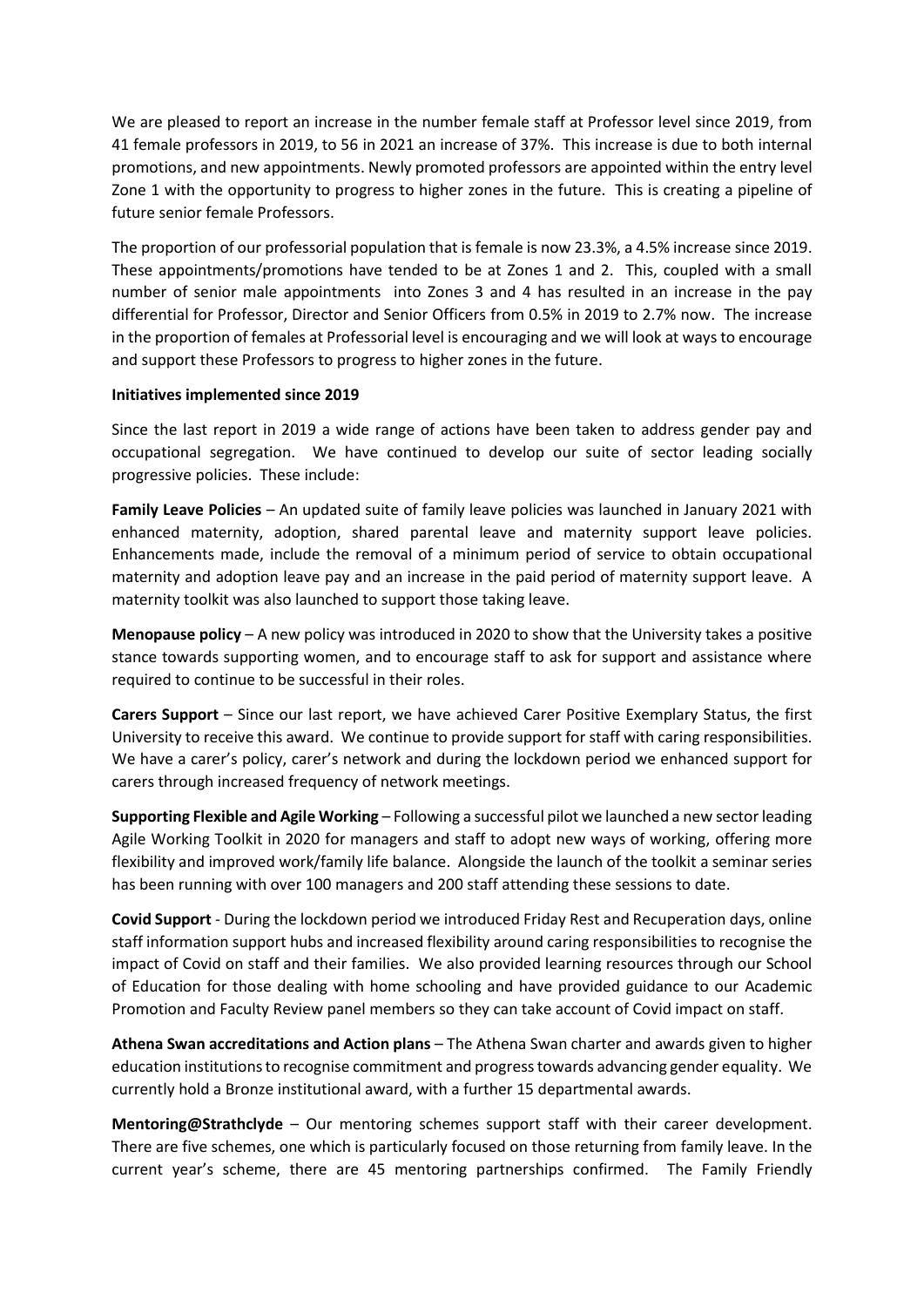Mentoring scheme is available to all staff who are on or are returning from family leave to provide practical advice and share experience on balancing work and family life.

**Strathclyde Women's week activities** – Over the last two years we have run a series of events and workshops aimed at women and their career progression. We had over 150 attendees at this year's sessions.

**Recruiting and developing future female leaders –** The University's annual global talent recruitment campaign ran at the start of this year. All departments with a vacancy were required to prepare a diversity action plan setting out what steps they would take to attract a diverse range of applicants. We ran all adverts through a gender decoder to ensure they were neutral or feminine coded. We also instructed our social media campaign to focus on attracting female talent. We created a page on our global talent web pages focusing on gender and diversity, and a senior female professor featured in a video promoting working at the University. This led to an increase of 5% in the proportion of female applicants compared with the previous year's campaign.

**Leadership Development Programmes** – Every academic year, we continue to fund 15 places on the female-only Aurora programme; a leadership development series for women in Higher Education. We also established an Aurora network, where our Aurorians can share their experience, and provide recommendations to the University about how to further support our future female leaders. We have also run a series of leadership development programmes specifically targeted at females in Professorial / Director level roles including The Confidence Lab and Chartered Management Institute accredited programme on Strategic Decision making.

We continue to promote our existing socially progressive policies including family friendly research leave, annual leave purchase scheme and gender-based violence policy.

**STEM Equals** – The University provides match funding for this 4 year research and impact project focused on women and LGBT+ people in STEM disciplines in both academia and industry. The project is focused on working cultures, including better understanding and addressing systemic inequalities faced by women and LGBT+ staff. STEM Equals regularly updates the University on their findings and provides recommendations for improvement.

**Professorial Zoning** – In 2016 we introduced a zoning system for our professorial staff. Professorial Zoning ensures a fair and transparent system that engages and rewards professorial staff for their relative contributions and provides a framework for staff to progress between zones once they are appointed as a Professor. Professorial Zoning ensures that pay at professor level remains fair and consistent. Since 2019, 9% of female Professors and 7% of male Professors have moved upwards in zones so this is a promising indication that we are moving towards an increase in future senior female Professors.

# **Future Actions:**

- Talent management and succession planning We will take action to encourage diverse leadership including the introduction of a new talent management and succession planning development programme for future leaders.
- Recruitment We will continue to focus on recruiting a diverse range of candidates and attracting senior female talent. This will include:
	- o Piloting the use of blind applications and reviewing our application forms;
	- o Introduce diversity recruitment action plans for a wider range of vacancies;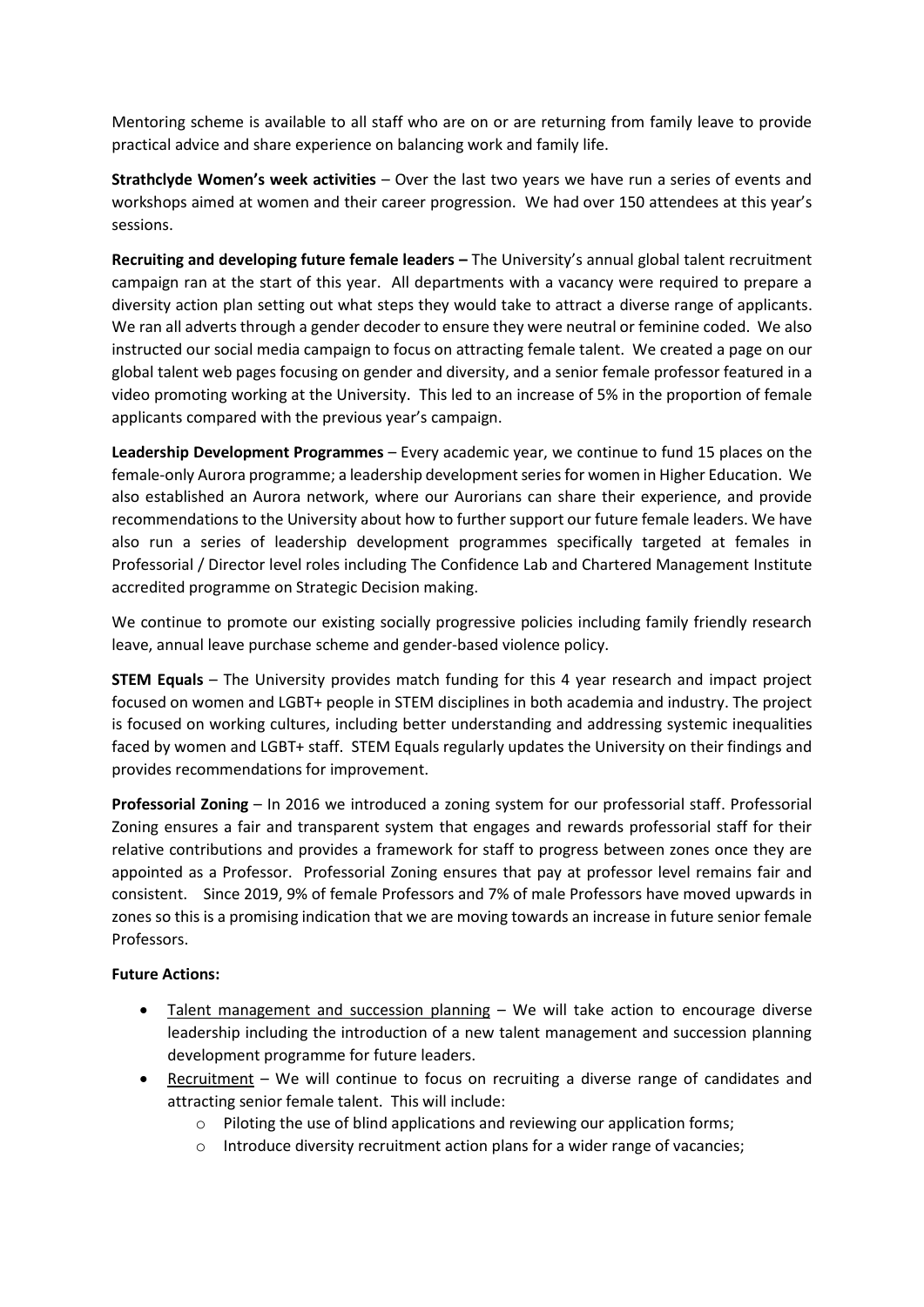- o Enhanced training for selection panel members including unconscious bias training; and
- o We will also consider whether quotas at certain stages of the process, such as shortlisting, would be desirable.
- Occupational segregation We will consider new initiatives for tackling vertical occupational segregation. We had success previously with blended roles and we will carry out a review of our current operational roles to identify potential opportunities for similar initiatives.
- Promotions We will continue to develop our talent pipeline and provide support to encourage a diverse range of staff to apply for promotions. We will build on existing mentoring programmes and training on our internal promotions to support career progression, provide those considering promotion with guidance and pilot the introduction of progression coaches. We will also review our learning and teaching promotions criteria.
- Senior Knowledge Exchange Roles We will conduct a review and option appraisal for Senior Professorial level Knowledge Exchange roles to consider whether a zone-based approach would be desirable.
- Carers We will build on the work we have already done for our carer community by considering options for enhancing provision of carer's leave such as paid carer's leave and will look to extend our carer's support network to include a parent's support network;
- Culture/Physical space In line with our innovative organisational value, we are looking to use our physical space on campus to promote diversity within the Strathclyde community, and celebrate success at Strathclyde. We will also promote inclusive role models and storytelling across campus. We will have more visible feeding and family rooms on campus and will be naming some areas in our new campus buildings in honour of inspirational women.
- Covid impact There is a developing evidence base that the impact of Covid has had a disproportionate effect on women. Over the last year we have taken significant action to mitigate the short term impacts of Covid on our staff and students. We are now considering what actions we can take to mitigate the impact of the pandemic in the medium to long term. This may include the introduction of short sabbaticals for impacted academic staff to focus on research, and the introduction of progression coaches and mentoring as outlined above.

# **Pay Analysis by Gender, Staff Category and Grade**

### Academic Staff - Proportion of Females and Males and Gender Pay Gap by Grade

| <b>Grade Level</b> | <b>Proportion</b><br>Female | <b>Proportion</b><br><b>Male</b> | <b>Headcount</b> | Average<br>Female<br><b>Hourly Rate</b> | <b>Average Male</b><br><b>Hourly Rate</b> | Pay<br>Gap |
|--------------------|-----------------------------|----------------------------------|------------------|-----------------------------------------|-------------------------------------------|------------|
|                    | 48.0%                       | 52.0%                            | 25               | £21.15                                  | £21.12                                    | $-0.1%$    |
| 8                  | 37.6%                       | 62.4%                            | 173              | £25.67                                  | £25.52                                    | $-0.6%$    |
| 9                  | 39.4%                       | 60.6%                            | 208              | £30.95                                  | £31.07                                    | 0.4%       |
| 10                 | 34.0%                       | 66.0%                            | 97               | £34.86                                  | £34.95                                    | 0.3%       |
| Professor          | 23.3%                       | 76.7%                            | 240              | £46.89                                  | £49.24                                    | 4.8%       |

*\*Note: Academic staff salary scale starts within Grade 7*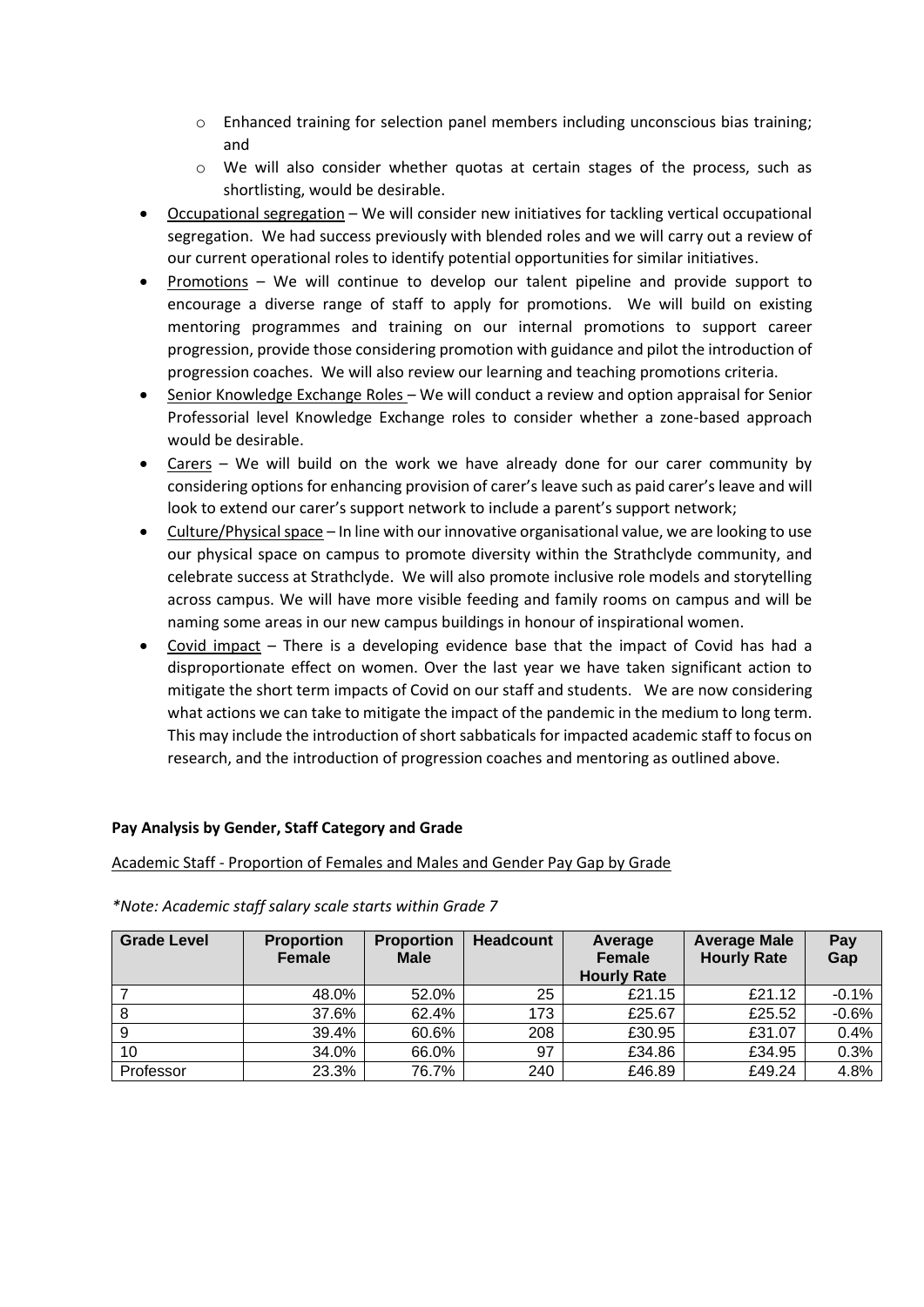| Academic Staff - Proportion of Female and Male and Gender Pay Gap by Grade – Comparison against |  |  |  |
|-------------------------------------------------------------------------------------------------|--|--|--|
| previous equal pay reports                                                                      |  |  |  |

| <b>Grade Level</b>  | 2007    | 2010    | 2013    | 2015    | 2017    | 2019    | 2021    |
|---------------------|---------|---------|---------|---------|---------|---------|---------|
|                     |         |         |         |         |         |         |         |
| 7 (Lecturer A)      | 0.7%    | $-0.3%$ | 0.4%    | $-1.9%$ | $-1.2%$ | $-0.7%$ | $-0.1%$ |
| 8 (Lecturer B)      | 0.5%    | $-0.7%$ | $-0.6%$ | 0.2%    | 0.1%    | $-1.8%$ | $-0.6%$ |
| 9 (Senior Lecturer) | 1.2%    | 0.4%    | 1.8%    | 2.9%    | 0.9%    | 0.6%    | 0.4%    |
| 10 (Reader)         | $-0.1%$ | 0.5%    | 0.8%    | $-1.3%$ | 0.1%    | 0.2%    | 0.3%    |
| Professor           |         | $-0.8%$ | 8.0%    | 6.2%    | 4.5%    | 3.2%    | 4.8%    |

Within academic staff grades the pay gap across all grades is less than 1% apart from within the Professoriate. Whilst the overall pay gap across all professorial roles is 4.8% the percentage gap is less than 3% within Zone 1 to 3 when that this considered by Zone. The reasons for the change in the Professorial pay gap has been outlined in more detail above.

# **The current gap within professorial zones is as follows:**

| <b>Zones</b> | 2017     | 2019    | 2021 |
|--------------|----------|---------|------|
| Zone 1       | 2.38%    | $-2.1%$ | 2.5% |
| Zone 2       | 2.43%    | 3.6%    | 2.7% |
| Zone 3       | $-5.95%$ | 0.5%    | 0.1% |

*\*Note: Zone 4 has been excluded due to low numbers.* 

Zone 2 and 3 continue to see a narrowing of the gap. The gap in Zone 4 is not reported due to the small numbers within this Zone. The gap at Zone 1 has now moved in favour of men, this is due to a recent number of promotions of females to Professor, which has resulted in them starting at the lower end of the pay scale. It is anticipated that the pipeline of female talent, combined with continued efforts to attract female professors from outside of the University, will result in a higher number of female professors in future.

# **Research and Knowledge Exchange Staff**

*\*Note: Research and Knowledge Exchange staff salary scales start at Grade 6*

*\*Note: Figures for Grade 9 Senior Research/KE Fellow, Grade 10 Principal Research Fellow and Principal Knowledge Exchange Fellow, and Professor of Practice have been excluded due to low numbers, as noted above. (*Professors of Practice are the most senior Knowledge Exchange roles with extensive leadership experience and strong links with industry at a senior level).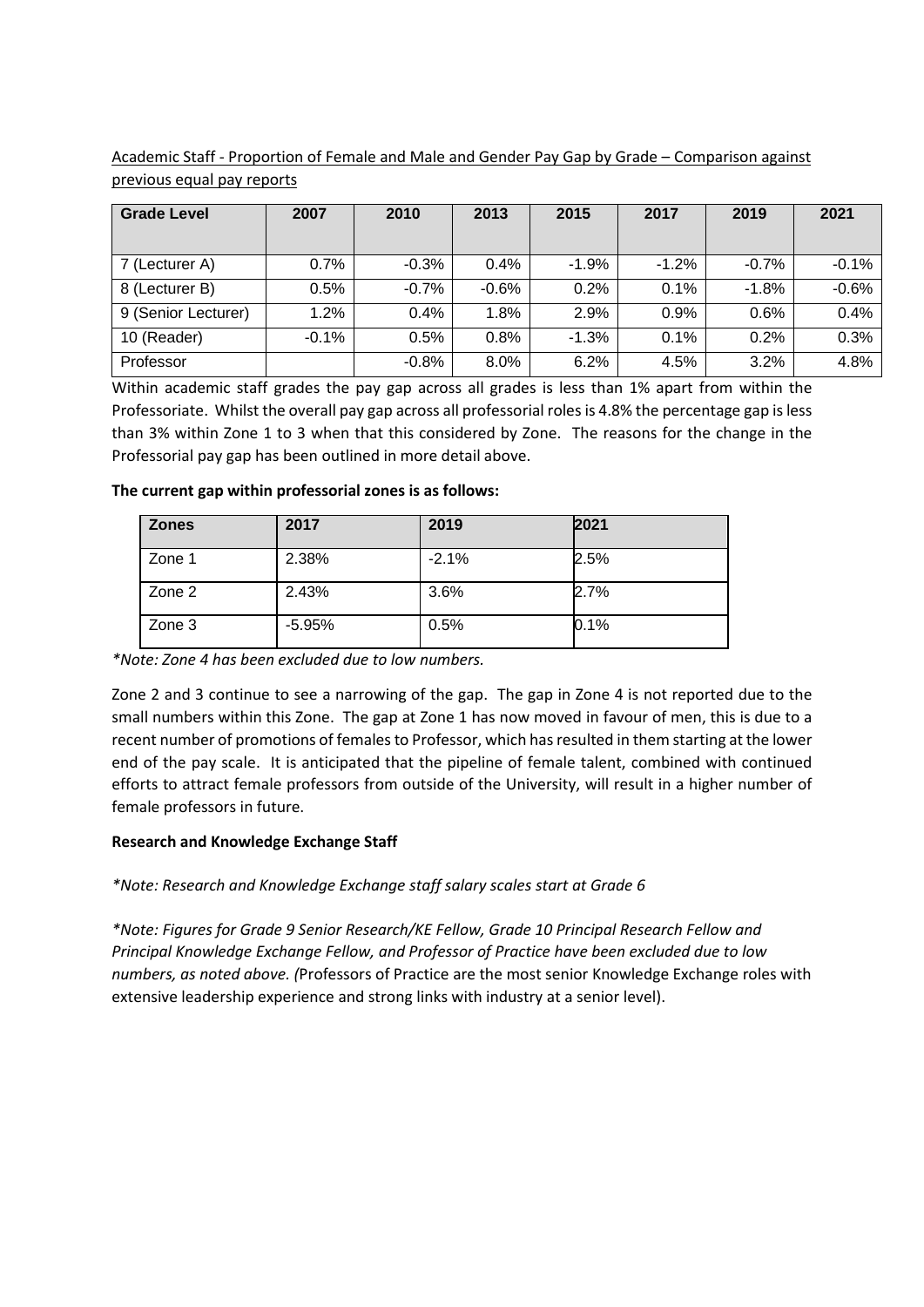Research and Knowledge Exchange Staff - Proportion of Females and Males and Gender Pay Gap by

Grade

| <b>Grade Level</b>             | <b>Proportion</b><br><b>Female</b> | <b>Proportion</b><br><b>Male</b> | <b>Headcount</b> | Average<br><b>Female Hourly</b><br>Rate | <b>Average Male</b><br><b>Hourly Rate</b> | Pay<br>Gap |
|--------------------------------|------------------------------------|----------------------------------|------------------|-----------------------------------------|-------------------------------------------|------------|
| 6 (Research / KE<br>Assistant) | 30.0%                              | 70.0%                            | 100              | £16.23                                  | £16.73                                    | $3.0\%$    |
| 7 (Research / KE<br>Associate) | 31.9%                              | 68.1%                            | 457              | £19.76                                  | £19.75                                    | $-0.1%$    |
| 8 (Research / KE<br>Fellow)    | 28.3%                              | 71.7%                            | 138              | £25.82                                  | £25.19                                    | $-2.5%$    |

# Table 3.2.2: Research and Knowledge Exchange Staff - Proportion of Female and Male and Gender Pay

Gap by Grade – Comparison against previous equal pay reports

| <b>Grade Level</b>                 | 2007 | 2010    | 2013 | 2015    | 2017    | 2019    | 2021    |
|------------------------------------|------|---------|------|---------|---------|---------|---------|
| 6 (Research / KE<br>Assistant)     | 0.0% | 0.0%    | 0.2% | $-1.8%$ | 0.2%    | 1.0%    | 3.0%    |
| 7 (Research / KE<br>Associate)     | 0.2% | 0.0%    | 0.6% | 0.7%    | 0.2%    | 0.3%    | $-0.1%$ |
| 8 (Research / KE Fellow)           | 1.5% | $-0.3%$ | 2.8% | 1.4%    | 0.4%    | $-2.1%$ | $-2.5%$ |
| 9 (Senior Research / KE<br>Fellow) | 0.9% | $-1.4%$ | 5.1% | 4.7%    | $-0.3%$ | $-0.1%$ | 0.5%    |

There are no pay differences greater than 3% within these categories.

### **Teaching Staff**

*\*Note: Teaching staff salary scale starts at Grade 6*

*\*Note: Figures for Grade 10 Principal Teaching Fellow have been excluded due to low numbers, as noted above.* 

Teaching Staff - Proportion of Females and Males and Gender Pay Gap by Grade

| <b>Grade Level</b>            | <b>Proportion</b><br><b>Female</b> | <b>Proportion</b><br><b>Male</b> | <b>Headcount</b> | Average<br><b>Female Hourly</b><br>Rate | <b>Average Male</b><br><b>Hourly Rate</b> | Pay Gap |
|-------------------------------|------------------------------------|----------------------------------|------------------|-----------------------------------------|-------------------------------------------|---------|
| 6 (Teaching Assistant)        | 36.8%                              | 63.2%                            | 19               | £16.14                                  | £16.52                                    | 2.3%    |
| 7 (Teaching Associate)        | 64.8%                              | 35.2%                            | 105              | £20.13                                  | £20.46                                    | 1.6%    |
| 8 (Teaching Fellow)           | 49.6%                              | 50.4%                            | 137              | £25.49                                  | £25.74                                    | 1.0%    |
| 9 (Senior Teaching<br>Fellow) | 43.3%                              | 56.7%                            | 60               | £31.28                                  | £32.05                                    | 2.4%    |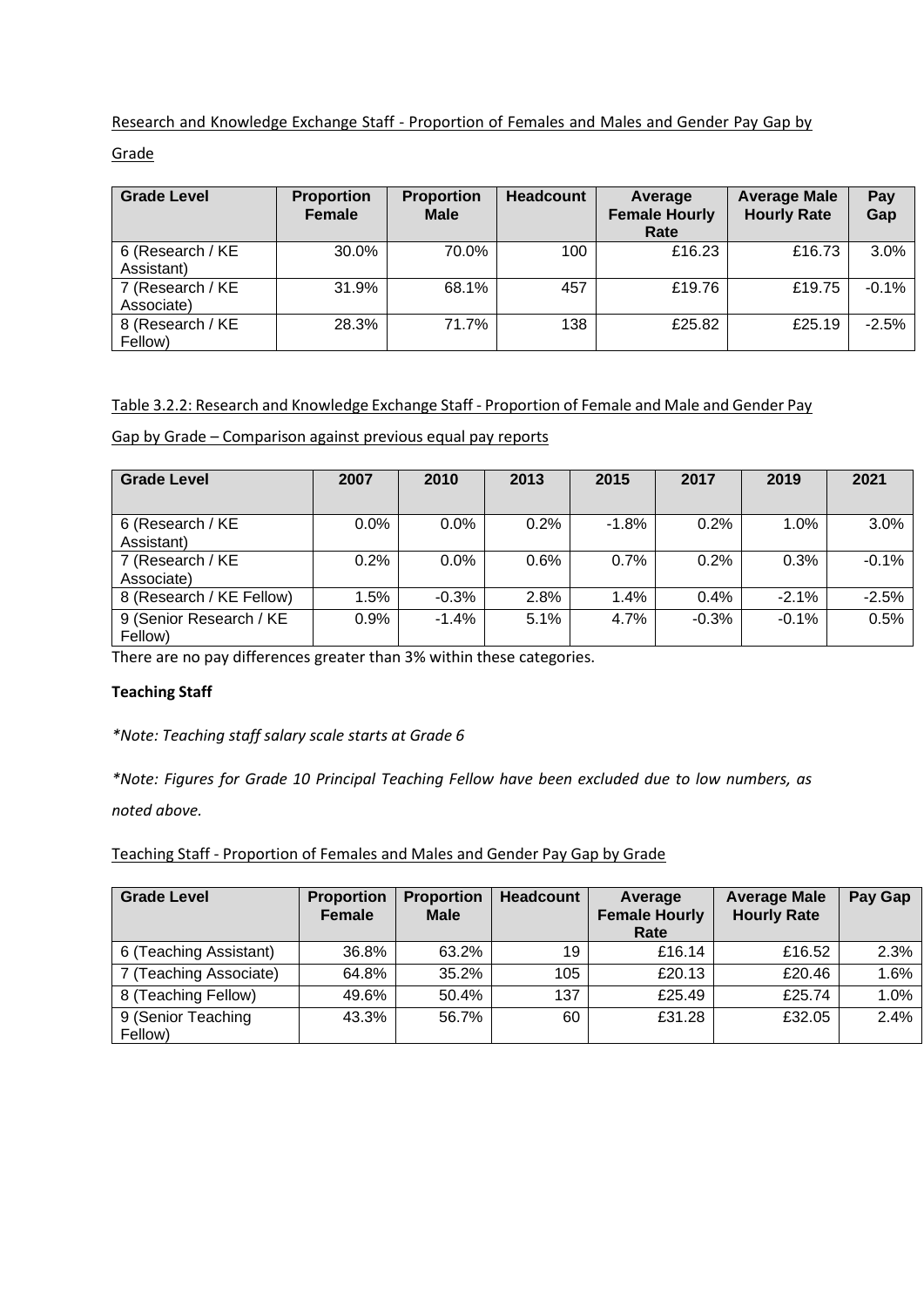Teaching Staff - Proportion of Female and Male and Gender Pay Gap by Grade – Comparison against previous equal pay reports

| <b>Grade Level</b>     | 2007     | 2010    | 2013    | 2015 | 2017    | 2019    | 2021 |
|------------------------|----------|---------|---------|------|---------|---------|------|
| 6 (Teaching Assistant) |          | 3.4%    | $-1.3%$ | 3.9% | $-5.0%$ | $-3.6%$ | 2.3% |
| 7 (Teaching Associate) | -8.5%    | $-0.8%$ | 3.4%    | 0.4% | 3.7%    | 1.3%    | 1.6% |
| 8 (Teaching Fellow)    | $-0.8%$  | 2.2%    | 3.7%    | 3.4% | $-0.7%$ | $-2.8%$ | 1.0% |
| 9 (Senior Teaching     | $-11.2%$ | 0.7%    | 2.2%    | 1.9% | $-0.1%$ | 1.0%    | 2.4% |
| Fellow)                |          |         |         |      |         |         |      |

The pay gap in grades 6 and 8 have moved to narrow the gap between men and women.

There has been a 5.9% change in the gender pay gap at level 6 moving from 3.6% in favour of women in 2019, to 2.3% in favour of men now. This is mainly attributable to the change in proportion of males to females. Previously our population was 45% men to 55% female, it is now 63% male to 37% female. While the overall gap is still relatively small, we will closely monitor this grade level and consider what actions could be taken to increase the proportion of female staff within this grade, as well as what can be done to narrow the pay gap at this level.

# **Administrative and Professional Services (APS) Staff**

## *\*Note: APS staff salary scale starts at Grade 3*

| Grade<br>Level | <b>Proportion</b><br><b>Female</b> | <b>Proportion</b><br>Male | <b>Headcount</b> | Average<br><b>Female</b><br><b>Hourly Rate</b> | <b>Average Male</b><br><b>Hourly Rate</b> | Pay<br>Gap |
|----------------|------------------------------------|---------------------------|------------------|------------------------------------------------|-------------------------------------------|------------|
| 3              | 71.7%                              | 28.3%                     | 53               | £10.36                                         | £10.44                                    | 0.8%       |
| $\overline{4}$ | 83.6%                              | 16.4%                     | 183              | £11.99                                         | £11.86                                    | $-1.1%$    |
| 5              | 84.2%                              | 15.8%                     | 322              | £13.96                                         | £13.69                                    | $-2.0%$    |
| 6              | 75.5%                              | 24.5%                     | 282              | £16.90                                         | £16.68                                    | $-1.4%$    |
| $\overline{7}$ | 67.3%                              | 32.7%                     | 385              | £20.60                                         | £21.01                                    | 2.0%       |
| 8              | 55.1%                              | 44.9%                     | 267              | £26.30                                         | £27.16                                    | 3.2%       |
| 9              | 55.4%                              | 44.6%                     | 101              | £32.34                                         | £32.09                                    | $-0.8%$    |
| 10             | 61.9%                              | 38.1%                     | 21               | £36.94                                         | £36.87                                    | $-0.2%$    |
| Director       | 45.9%                              | 54.1%                     | 37               | £55.88                                         | £60.44                                    | 7.5%       |

### APS Staff - Proportion of Females and Males and Gender Pay Gap by Grade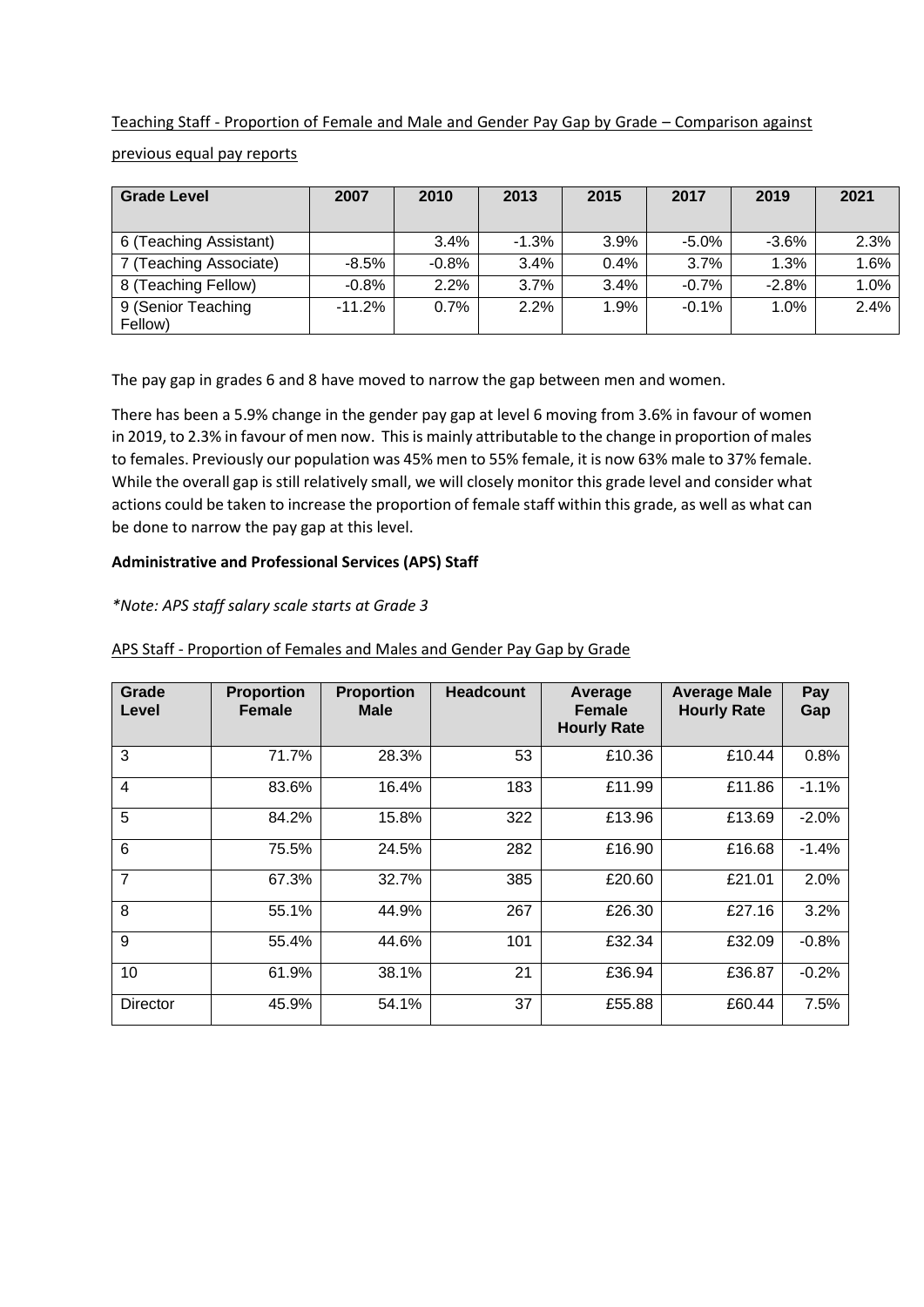| <b>Grade Level</b> | 2007    | 2010    | 2013    | 2015    | 2017     | 2019     | 2021    |
|--------------------|---------|---------|---------|---------|----------|----------|---------|
|                    |         |         |         |         |          |          |         |
| 3                  | 2.3%    | $-1.3%$ | $-1.3%$ | $-0.8%$ | $-1.9%$  | 0.4%     | 0.8%    |
| 4                  | 1.1%    | $-2.3%$ | $-2.8%$ | $-0.7%$ | $-1.2%$  | $-2.0\%$ | $-1.1%$ |
| 5                  | 1.7%    | $-2.9%$ | $-2.4%$ | $-0.8%$ | $-3.0\%$ | $-2.7%$  | $-2.0%$ |
| 6                  | $-1.4%$ | 0.6%    | 1.8%    | 1.9%    | 0.6%     | $-0.5%$  | $-1.4%$ |
| 7                  | $-0.4%$ | 0.5%    | $-0.4%$ | 0.9%    | 1.6%     | 1.4%     | 2.0%    |
| 8                  | $-0.2%$ | 0.4%    | 2.7%    | 2.0%    | 2.8%     | 2.0%     | 3.2%    |
| 9                  | 0.0%    | 0.3%    | 1.0%    | 2.0%    | $-2.2%$  | 0.7%     | $-0.8%$ |
| 10                 | 0.6%    | 0.4%    | $-1.2%$ | $-0.5%$ | 4.9%     | $-0.8%$  | $-0.2%$ |
| Director           |         |         | 3.8%    | 6.7%    | 3.8%     | $-7.5%$  | 7.5%    |

APS Staff - Proportion of Female and Male and Gender Pay Gap by Grade – Comparison against previous equal pay reports

The Director level pay differential has moved from being previously in favour of women, to now in favour of men. Within this group there has been an increase in the overall percentage of women employed at this level increasing female representation in the higher grades. The Director level category includes a wide range of contributions and job sizes, from those with responsibility for University wide services to those leading knowledge exchange centres. Due to the small population within this level, small changes with staff joining or leaving the University can have a significant impact on pay differentials in this group.

# **Operational Staff**

*\*Note: Operational staff salary scale starts at Grade 1*

*\*Note: Figures for Grade 4 have been excluded due to low numbers, as noted above.* 

| Table 3.5.1: Operational Staff - Proportion of Females and Males and Gender Pay Gap by Grade |  |  |  |
|----------------------------------------------------------------------------------------------|--|--|--|
|                                                                                              |  |  |  |

| <b>Grade Level</b> | <b>Proportion</b><br><b>Female</b> | <b>Proportion</b><br><b>Male</b> | <b>Headcount</b> | Average<br><b>Female</b><br><b>Hourly Rate</b> | <b>Average Male</b><br><b>Hourly Rate</b> | Pay Gap |
|--------------------|------------------------------------|----------------------------------|------------------|------------------------------------------------|-------------------------------------------|---------|
|                    | 83.6%                              | 16.4%                            | 225              | £9.50                                          | £9.50                                     | $0.0\%$ |
|                    | 52.1%                              | 47.9%                            | 73               | £9.50                                          | £9.50                                     | 0.0%    |
| ົ<br>د             | 25.4%                              | 74.6%                            | 118              | £10.43                                         | £10.44                                    | 0.1%    |

Operational Staff - Proportion of Female and Male and Gender Pay Gap by Grade – Comparison against previous equal pay reports

| <b>Grade Level</b> | 2007    | 2010 | 2013    | 2015    | 2017    | 2019 | 2021    |
|--------------------|---------|------|---------|---------|---------|------|---------|
|                    | 0.5%    | 0.2% | 0.2%    | 0.1%    | $0.0\%$ | 0.0% | $0.0\%$ |
|                    | $-0.5%$ | 5.9% | $-0.3%$ | 0.0%    | 0.1%    | 0.3% | 0.0%    |
|                    | $-4.2%$ | 6.6% | $-1.3%$ | $-1.0%$ | $-0.5%$ | 1.0% | 0.1%    |

The pay gap within the operational staff group is minimal.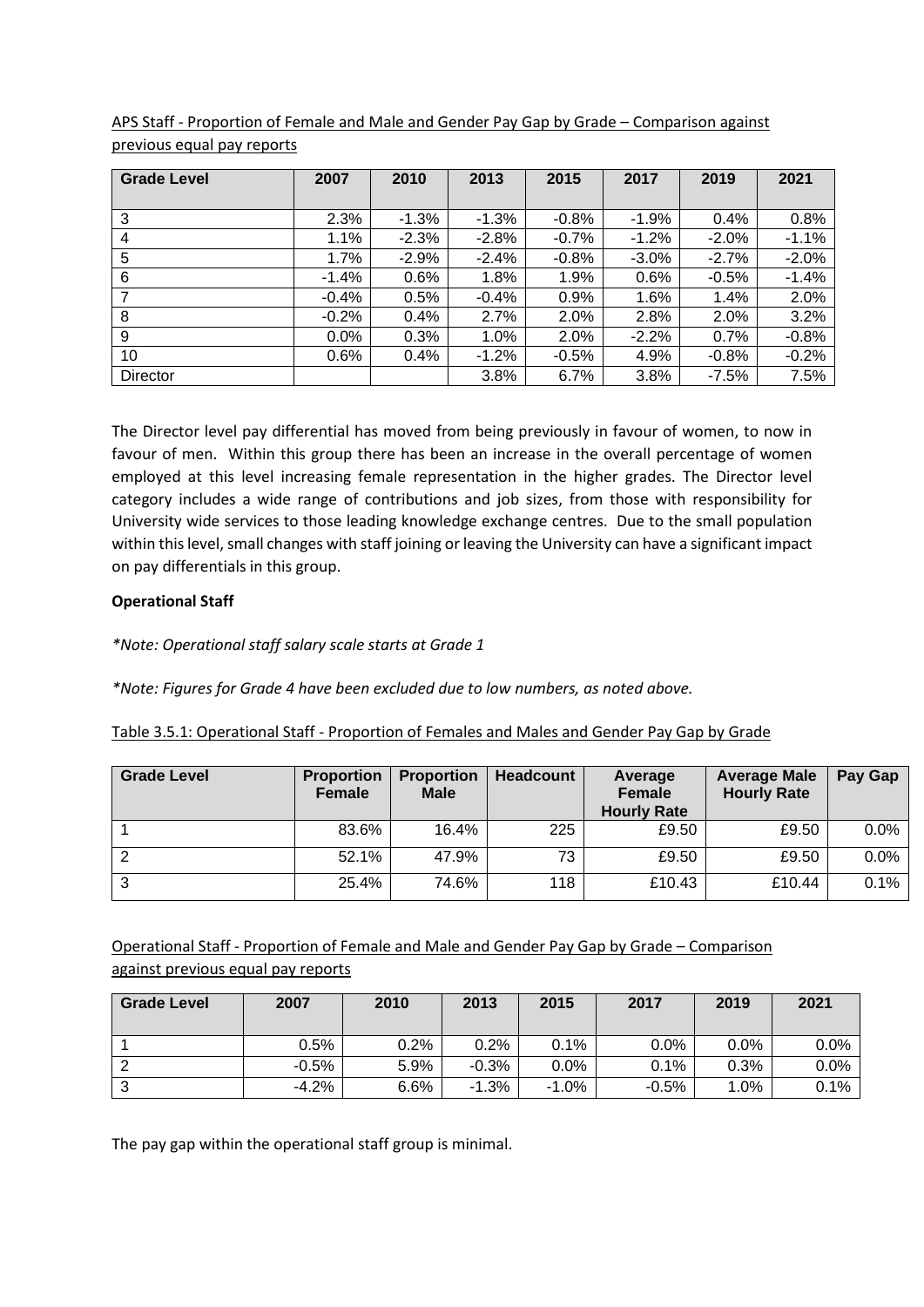# **Technical Staff**

*\*Note: Technical staff salary scale starts at Grade 3*

*\*Note: Figures for Grade 3, 4 and 8 have been excluded due to low numbers, as noted above.*

| <b>Grade Level</b> | <b>Proportio</b><br>n Female | <b>Proportion</b><br><b>Male</b> | <b>Headcount</b> | Average<br><b>Female</b><br><b>Hourly Rate</b> | <b>Average Male</b><br><b>Hourly Rate</b> | Pay Gap |
|--------------------|------------------------------|----------------------------------|------------------|------------------------------------------------|-------------------------------------------|---------|
| 5                  | 24.4%                        | 75.6%                            | 41               | £13.65                                         | £13.74                                    | 0.6%    |
| 6                  | 23.7%                        | 76.3%                            | 93               | £17.09                                         | £17.14                                    | 0.3%    |
|                    | 27.3%                        | 72.7%                            | 33               | £20.82                                         | £21.42                                    | 2.8%    |

Technical Staff - Proportion of Females and Males and Gender Pay Gap by Grade

Technical Staff - Proportion of Female and Male and Gender Pay Gap by Grade – Comparison against previous equal pay reports

| <b>Grade Level</b> | 2007    | 2010 | 2013    | 2015    | 2017 | 2019    | 2021 |
|--------------------|---------|------|---------|---------|------|---------|------|
|                    |         |      |         |         |      |         |      |
| b                  | $-0.9%$ | 0.6% | 0.3%    | $-1.3%$ | 0.6% | $-0.9%$ | 0.6% |
| 6                  | 2.0%    | 1.6% | $1.2\%$ | 1.1%    | 1.4% | 3.5%    | 0.3% |
|                    | 3.8%    | 4.5% | $0.0\%$ | 0.2%    | 2.3% | $-0.1%$ | 2.8% |

Whilst the pay analysis for grades 3 and 4 have been excluded due to small numbers the pay differentials are less than 3% and are in favour of women.

### **Disability pay gap**

#### **Disabled staff**

*\* Note: It has not been possible to produce a meaningful view of a grade-by-grade comparison and of*

*occupational segregation due to low numbers, as noted above.*

| <b>Disabled</b><br>Staff (No.) | <b>Disabled Staff</b><br>(Proportion) | Pay Gap<br>2010 | Pay Gap<br>2013 | <b>Pay Gap</b><br>2015 | <b>Pay Gap</b><br>2017 | <b>Pay Gap</b><br>2019 | Pay<br>Gap<br>2021 |
|--------------------------------|---------------------------------------|-----------------|-----------------|------------------------|------------------------|------------------------|--------------------|
| 161                            | 4.1%                                  | 11.3%           | 4.8%            | $.2\%$                 | 4.8%                   | 4.9%                   | 4.8%               |

• Improvements in pay gap from previous years: The overall pay gap has marginally decreased from 4.9% to 4.8% in favour of staff who have not disclosed a disability, which we will continue to keep under review. The number of staff who have disclosed a disability has increased from 137 in 2019 to 161 in 2021. It should be noted that appointing recruitment panels do not have access to disability disclosures made on the Equal Opportunities form. The University is committed to ensuring equality in pay for disabled staff. We are a Disability Confident Employer (actively seeking out and hiring skilled disabled people) and have committed to various actions as a result. We also continue to support Project Search, which is an on-site employability programme for people with learning disabilities and/or autism. Our Project Search participants are often appointed into operational roles, which are at the lower end of our grading structure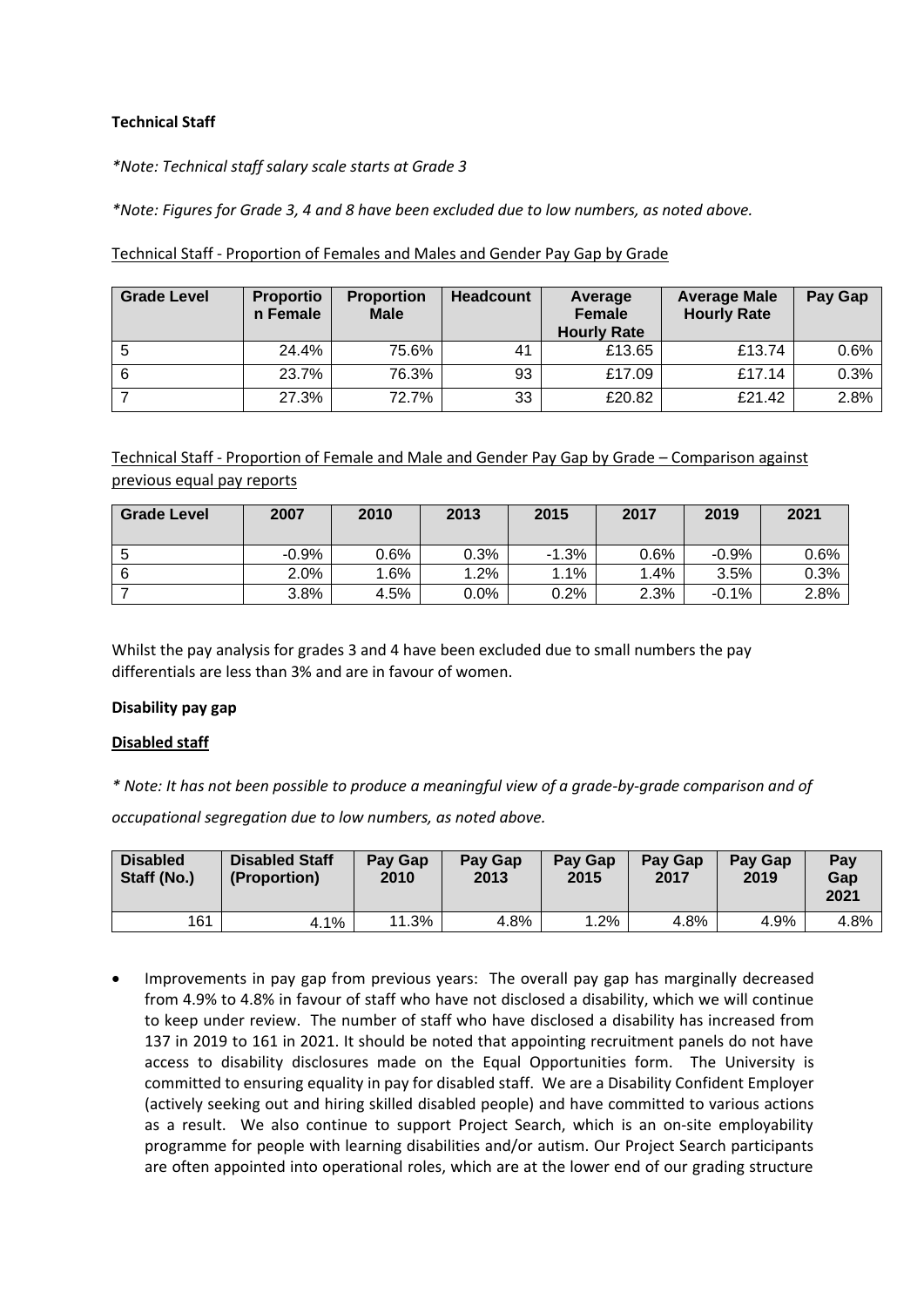and this is likely to have an impact on this pay gap. At present, around 17% of staff do not declare whether or not they have a disability. At the start of lockdown we encouraged staff to update their details on our HR Payroll system, and this has resulted in an increase of declarations of disability. We have also created the role of staff disability adviser and plan to launch a new service this year aimed at assisting our disabled staff more, particularly in relation to reasonable adjustments.

### **BME pay gap**

| <b>BME Staff</b><br>(No.) | <b>BME Staff</b><br>(Proportion) | Pay<br>Gap<br>2010 | Pay Gap<br>2013 | Pay Gap<br>2015 | Pay Gap<br>2017 | Pay<br>Gap<br>2019 | Pay Gap<br>2021 |
|---------------------------|----------------------------------|--------------------|-----------------|-----------------|-----------------|--------------------|-----------------|
| 378                       | 10.1%                            | $-0.3%$            | $-5.7%$         | $-6.0\%$        | $-6.9%$         | $-6.3%$            | $-2.2%$         |

The overall pay gap in favour of BME has decreased by 4.1% since the 2019 report. We have had an increase in staff who have declared their race as a result of our request at the start of lockdown for staff to update their personal details (from 273 in 2019 to 378 in 2021) so we believe that this year's gap is a more accurate reflection of the current position within the University.

## **Additional Pay Analysis**

## **Part Time Working**

*Note: Professors of Practice have been excluded due to low numbers.* 

|                        |             | F PT vs M FT |
|------------------------|-------------|--------------|
| <b>Grade Level</b>     | % Part Time | Pay Gap      |
| $\mathbf{1}$           | 90.2%       | 0.00%        |
| $\overline{2}$         | 47.9%       | 0.03%        |
| 3                      | 20.7%       | $-0.21%$     |
| 4                      | 28.4%       | $-2.11%$     |
| 5                      | 28.7%       | $-1.82%$     |
| 6                      | 24.9%       | $-0.90%$     |
| $\overline{7}$         | 19.2%       | $-1.01%$     |
| 8                      | 14.2%       | $-1.37%$     |
| 9                      | 10.6%       | $-3.07%$     |
| 10                     | 4.2%        | $-0.54%$     |
| Professor and Director | 14.8%       | $-17.67%$    |